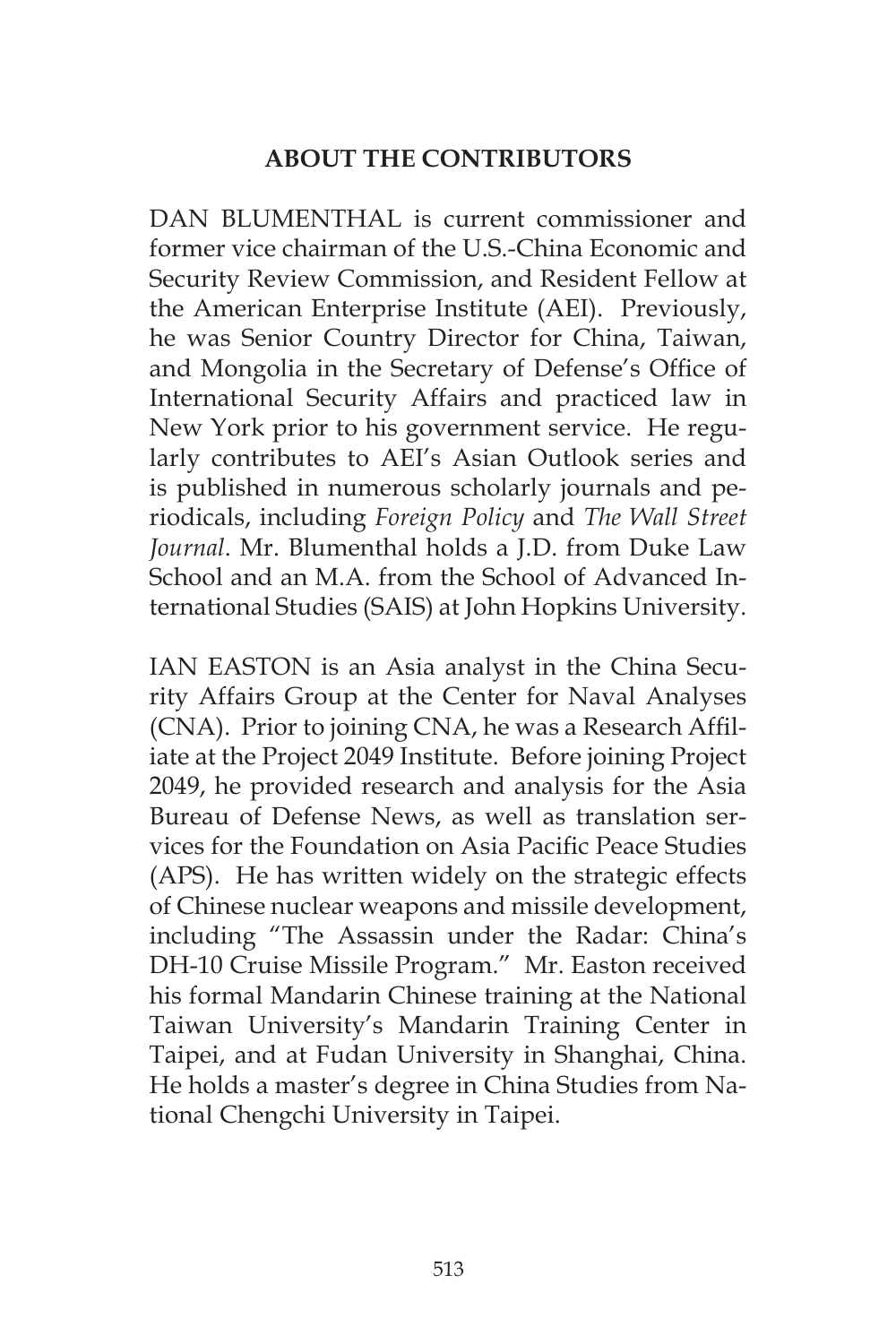R. N. GANESH is a Vice Admiral (Ret.) and currently serves as an adjunct faculty member in the International Strategic and Security Studies Programme at the National Institute of Advanced Studies (NIAS) in Bangalore. He is a veteran submariner with operational experience that includes command of both conventional and nuclear submarines and an aircraft carrier, in addition to service as a Flag Officer in Command of the Western Fleet as well as the Southern Naval Command. His last appointment was as the Director General of the Indian nuclear submarine program, which he continued to head after retiring from active service until 2004. Vice Admiral Ganesh is the author of numerous articles on maritime security and strategic affairs.

VICTOR GILINSKY is an independent energy consultant who works primarily on matters related to nuclear energy. He was a two-term Commissioner of the U.S. Nuclear Regulatory Commission from 1975- 84 under Presidents Ford, Carter and Reagan. Prior to his appointment as commissioner, he served as Assistant Director for Policy and Program Review in the Atomic Energy Commission as head of the RAND Physical Sciences Department. Dr. Gilinsky holds a Ph.D. in physics from the California Institute of Technology (Caltech).

THOMAS W. GRAHAM is an Analyst in the Nonproliferation and National Security Department at Brookhaven National Laboratory. Previously, Dr. Graham worked at General Lee Butler's Second Chance Foundation, oversaw the International Security Program at the Rockefeller Foundation, served as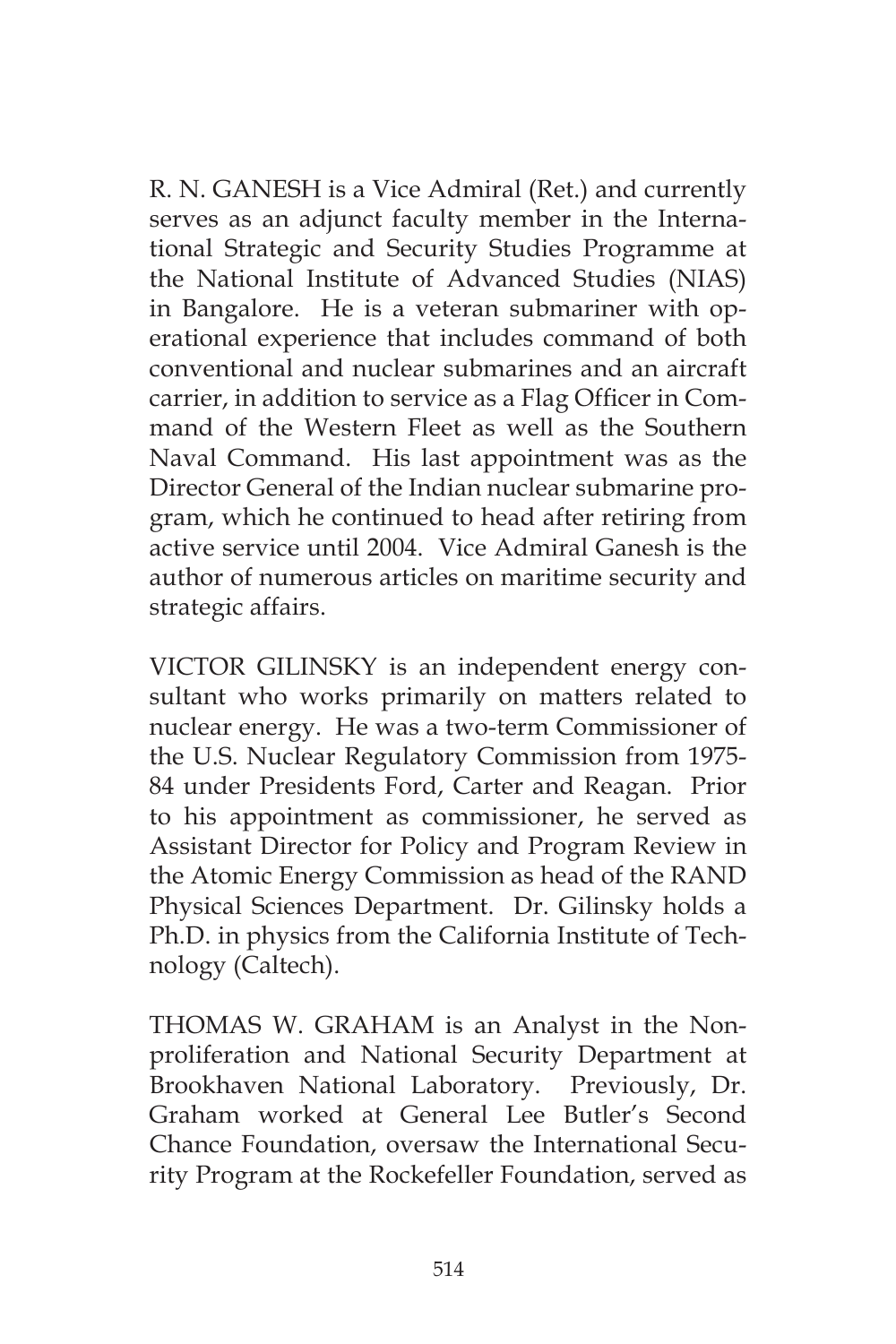a Foreign Affairs Officer at the Arms Control and Disarmament Agency, and was a consultant to the Lawrence Livermore National Laboratory. He has been a scholar at Stanford, Harvard, and the Massachusetts Institute of Technology (MIT). Dr. Graham received his Ph.D. from MIT.

FEROZ HASSAN KHAN is a former Brigadier General in Pakistani Army and is currently a Lecturer in the Department of National Security Affairs and researcher in the Center for Contemporary Conflict at the U.S. Naval Postgraduate School in Monterey, CA. He has held a series of visiting fellowships at Stanford University; the Brookings Institution; and Sandia National Laboratory. General Khan is the author of numerous publications on nuclear arms control and nonproliferation issues in Pakistan, including "Prospects for an Indian and Pakistani Arms Control and Confidence Building Measure in South Asia," in *Naval War College Review*, Summer 2010, Vol.63, No. 3. General Khan holds an M.A. from the School of Advanced International Studies (SAIS) at John Hopkins University,

JACOB W. KIPP is an Adjunct Professor at the University of Kansas and a weekly columnist on Eurasian Security for the Jamestown Foundation. He has held positions as a senior analyst in the Soviet Army Studies Office (SASO) at Ft. Leavenworth, Kansas; Director of the Foreign Military Studies Office (FMSO, the successor organization to the SASO); and Deputy Director of the School of Advanced Military Studies (SAMS). Dr. Kipp has published extensively on Soviet and Russian naval and military history. His most recent publications include "Russian Military Doctrine: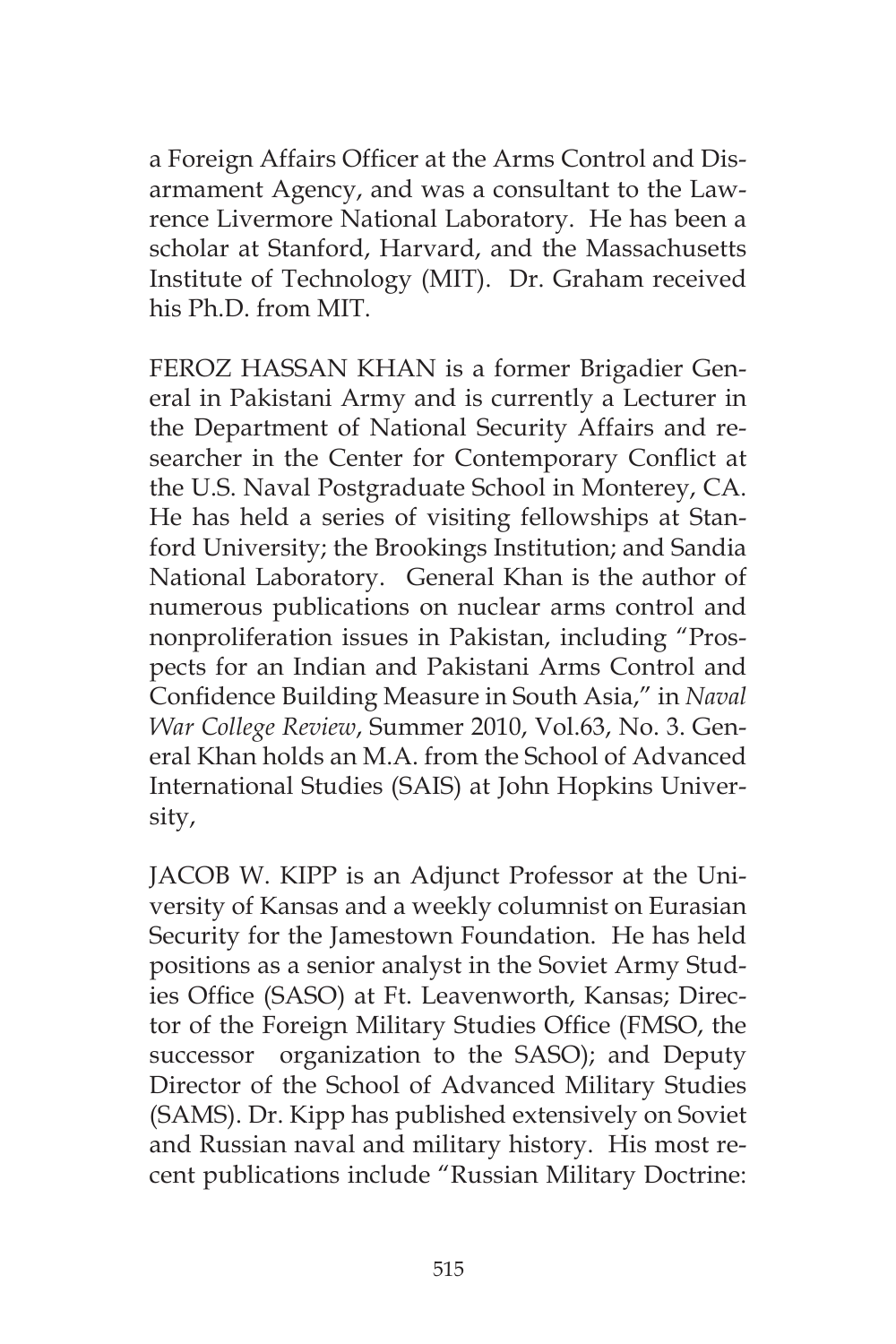Past, Present, and Future," in *Stephen J. Blank, Russian Military Politics and Russia's 2010 Defense Doctrine.* Dr. Kipp has a Ph.D. in Russian history from Pennsylvania State University.

JEFF KUETER is President of the George C. Marshall Institute in Washington, DC. Previously, he served as Research Director of the National Coalition for Advanced Manufacturing at Washington Nichibei Consultants. Mr. Kueter's work is focused on national security and the environment, and his articles have appeared in the *Boston Globe, The New York Times*, and other major publications. He is the author of "Do We Need a Code of Conduct for Space?" and "Iranian Missiles and U.S. Defenses," and is the coauthor of "Returning to Fundamentals: Deterrence and National Security in the 21st Century." Mr. Kueter has an M.A. in Political Science and an M.A. in security policy studies with an emphasis on science and technology studies both from George Washington University.

STEPHEN J. LUKASIK is a former Director of the Advanced Research Projects Agency in the U.S. Department of Defense. He taught physics and engineering at Stevens Institute of Technology, and technology policy at the RAND Graduate Institute, and in the Technology Management program at the Pepperdine University Graduate School of Business and Management. Dr. Lukasik was a Visiting Scholar at the Stanford University Center for International Security and Cooperation and is currently Distinguished Senior Research Fellow in the Center for International Security, Technology and Policy, Georgia Institute of Technology. Dr. Lukasik has a Ph.D. in physics from the Massachusetts Institute of Technology and is a founder of *The Information Society* journal.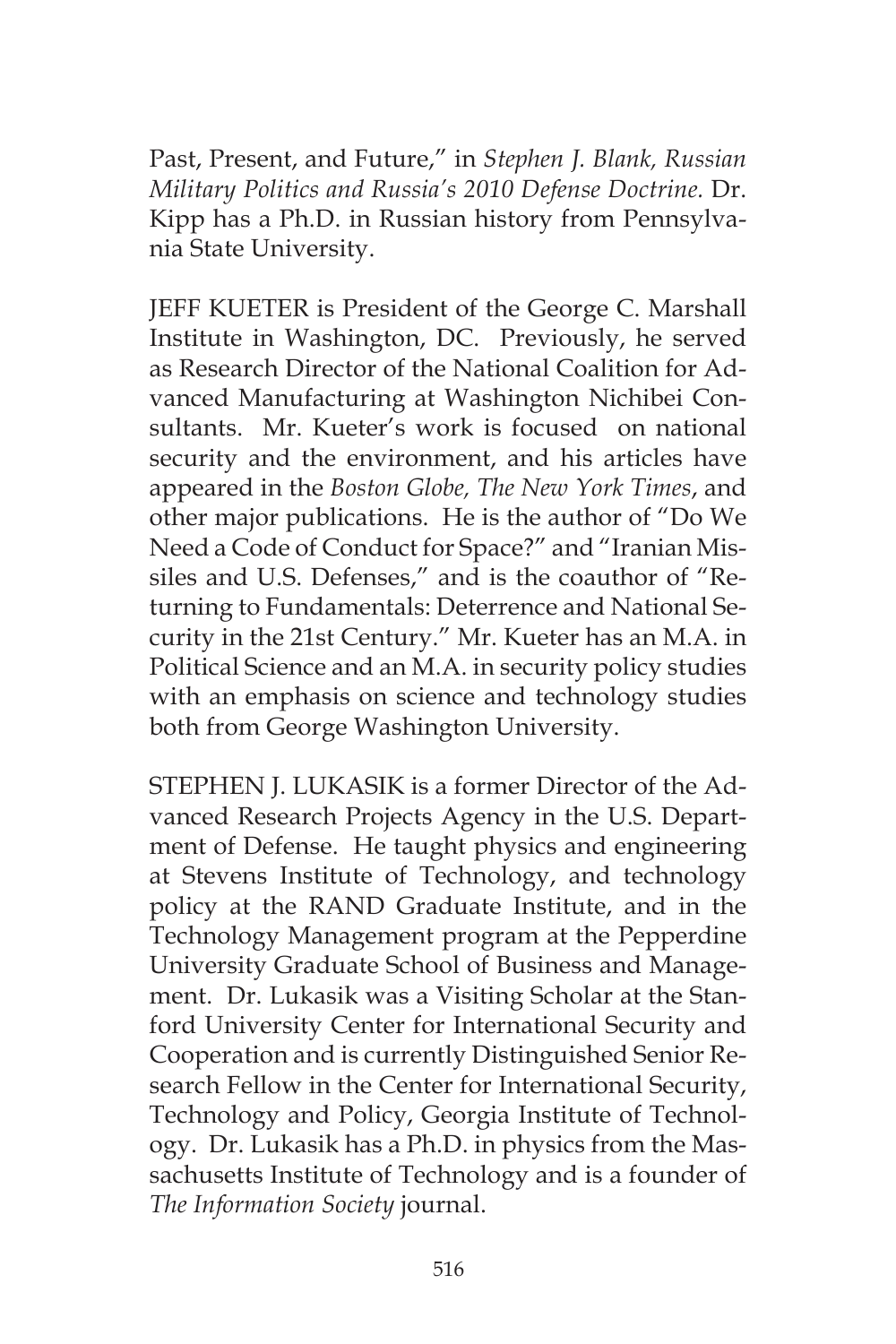MICHAEL MAZZA is a research fellow at the American Enterprise Institute (AEI) and the program manager for AEI's annual Executive Program on National Security Policy and Strategy. His focus is on defense policy in the Asia-Pacific, as well as Chinese military modernization, cross-Strait relations, and security on the Korean peninsula. Mr. Mazza also writes regularly for AEI's Center for Defense Studies blog. Previously, he served as a research assistant in AEI's Foreign and Defense Policy Studies department. His work has appeared in several publications, including *The Diplomat* and *The Wall Street Journal*. Mr. Mazza received an M.A. in international relations from the School of Advanced International Studies (SAIS) at Johns Hopkins University.

RICHARD L. RUSSELL is a Professor at the National Defense University's Near East South Asia Center for Strategic Studies. He is also an Adjunct in the Security Studies Program and a Research Associate in the Institute for the Study of Diplomacy, both of which are in the Edmund A. Walsh School of Foreign Service, Georgetown University. Dr. Russell served for 17 years as a political-military analyst at the Central Intelligence Agency, where he analyzed security issues relating to the Middle East and Europe. He is the author of numerous works, including *Sharpening Strategic Intelligence: Why the CIA Gets It Wrong and What Needs to be Done to Get It Right* (Cambridge University Press, 2007). Dr. Russell holds a Ph.D. from the University of Virginia.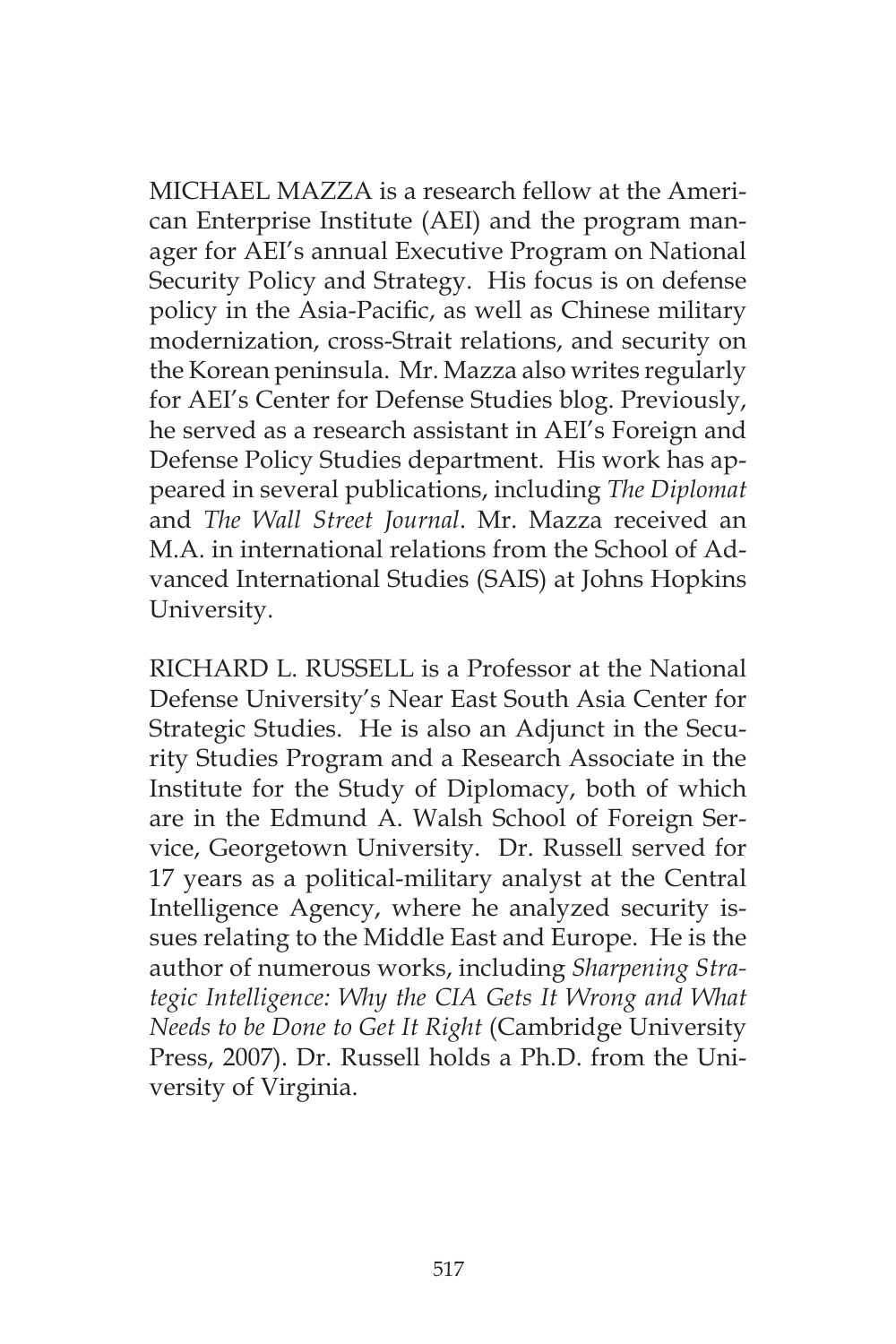HENRY D. SOKOLSKI is the Executive Director of the Nonproliferation Policy Education Center (NPEC) in Arlington, VA, and an adjunct professor at the Institute of World Politics in Washington, DC. He previously served as a military legislative aide and Special Assistant for Nuclear Energy Affairs in the U.S. Senate, as Deputy for Nonproliferation Policy in the Cheney Pentagon, and as a member of the CIA's Senior Advisory Group. Mr. Sokolski also was appointed by Congress to serve on the Deutch WMD Commission and the Commission on the Prevention of WMD Proliferation and Terrorism. He has authored and edited numerous books on proliferation, including *Nuclear Power's Global Expansion: Weighing Its Costs and Risks*  (Strategic Studies Institute, 2010)*.*

MARK STOKES is the Executive Director of the Project 2049 Institute. Previously, he was the founder and president of Quantum Pacific Enterprises, and vice president and Taiwan country manager for Raytheon International. He has served as executive vice president of Laifu Trading Company; a senior associate at the Center for Strategic and International Studies (CSIS); and member of the Board of Governors of the American Chamber of Commerce in Taiwan. Mr. Stokes was also team chief and senior country director for the People's Republic of China, Taiwan, and Mongolia in the Office of the Assistant Secretary of Defense for International Security Affairs. He is a 20-year U.S. Air Force veteran. Mr. Stokes holds graduate degrees in international relations and Asian studies from Boston University and the Naval Postgraduate School.